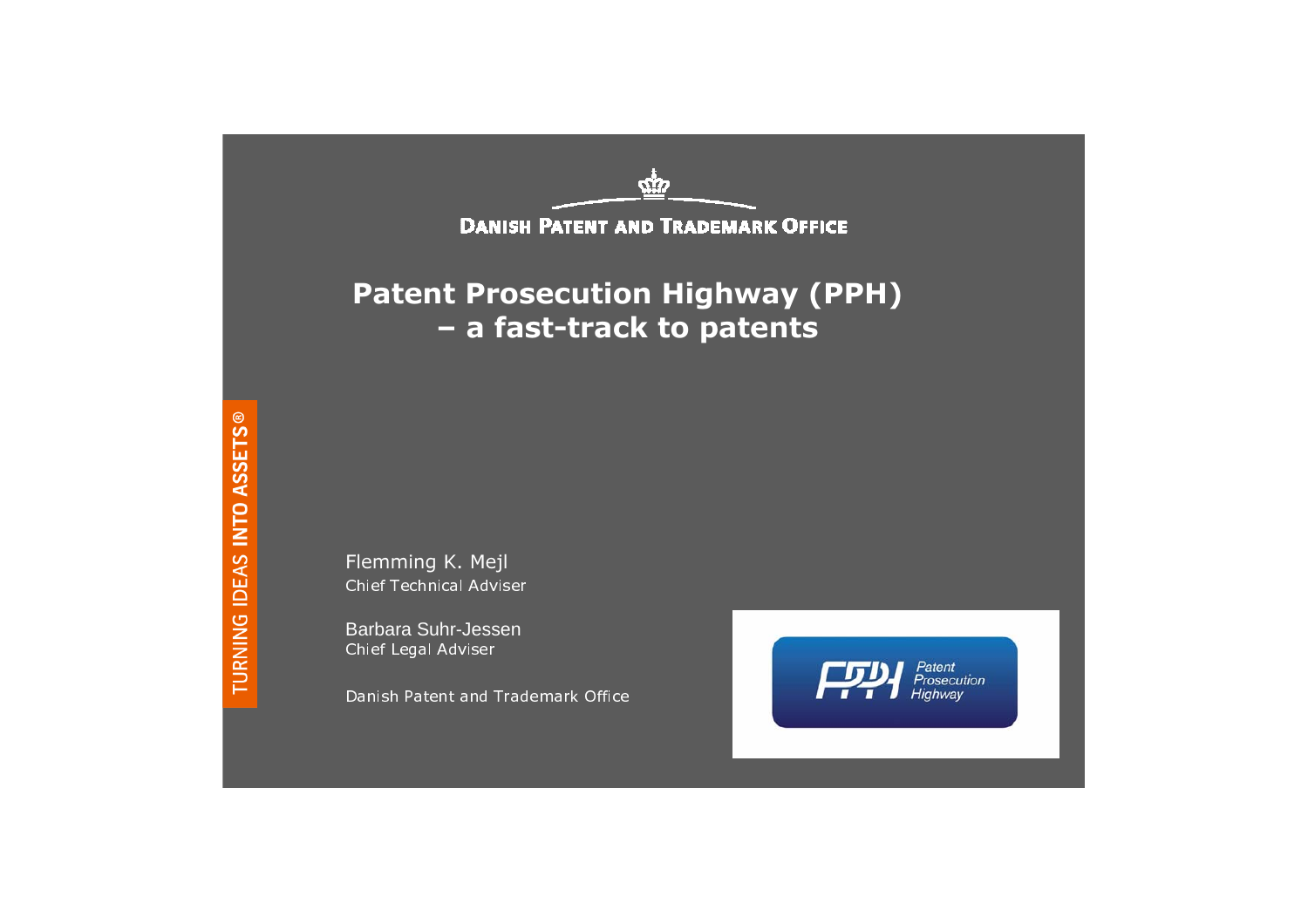#### 57 **DANISH PATENT AND TRADEMARK OFFICE**

#### Why PPH?

Denmark commenced its PPH participation in 2008 for the same reasons as many other countries;

- $\bullet$  To investigate whether the PPH mechanism could increase work sharing among Paris route applications and thus reduce backlogs
- and

• To investigate if applicants through a fast-track procedure could get **faster, more predictable and less costly** access to markets which are important for the Danish industry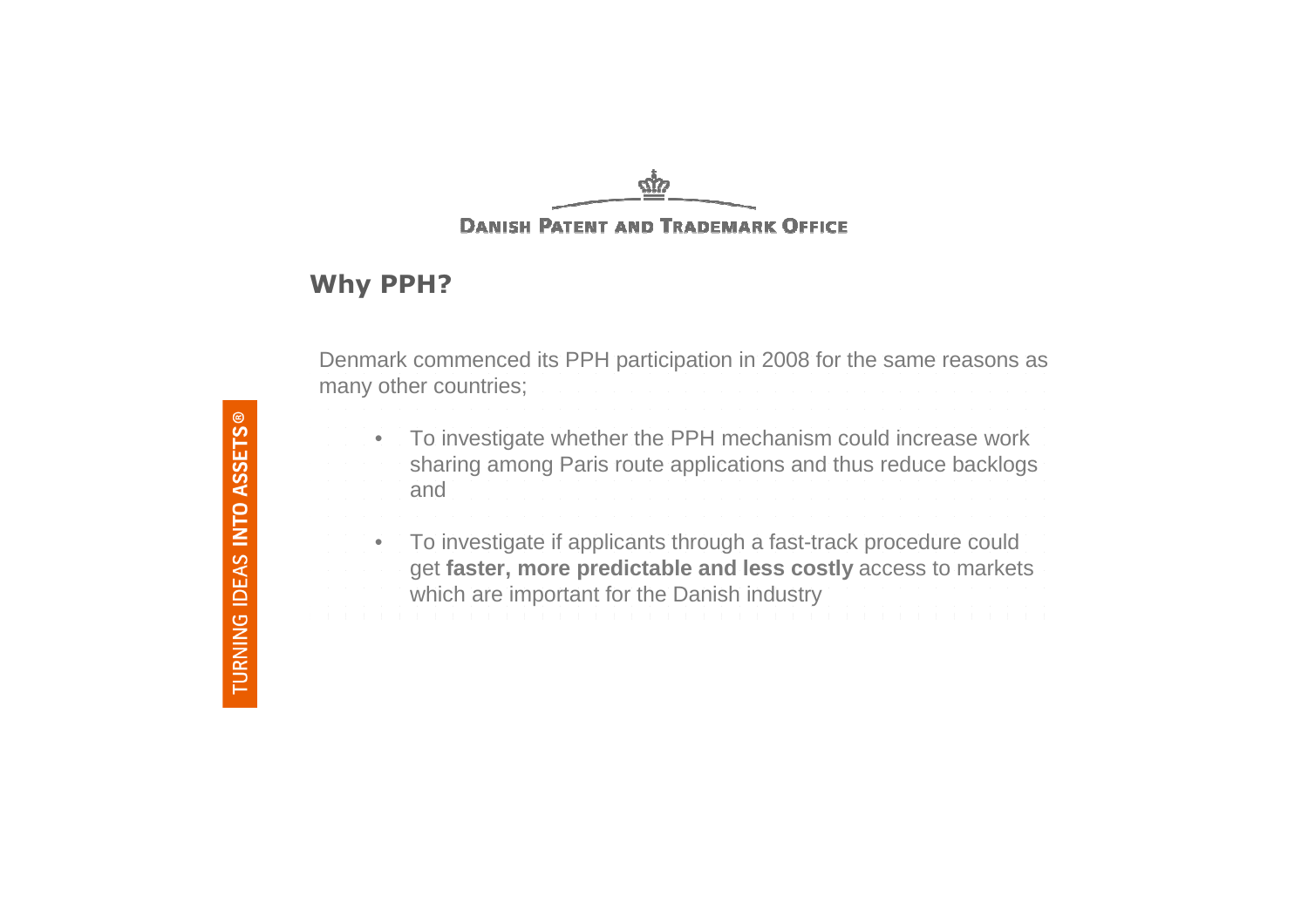

 $\tilde{w}$ 

- Voluntary arrangement for applicants
- PPH is not mutual recognition or transfer of rules or practice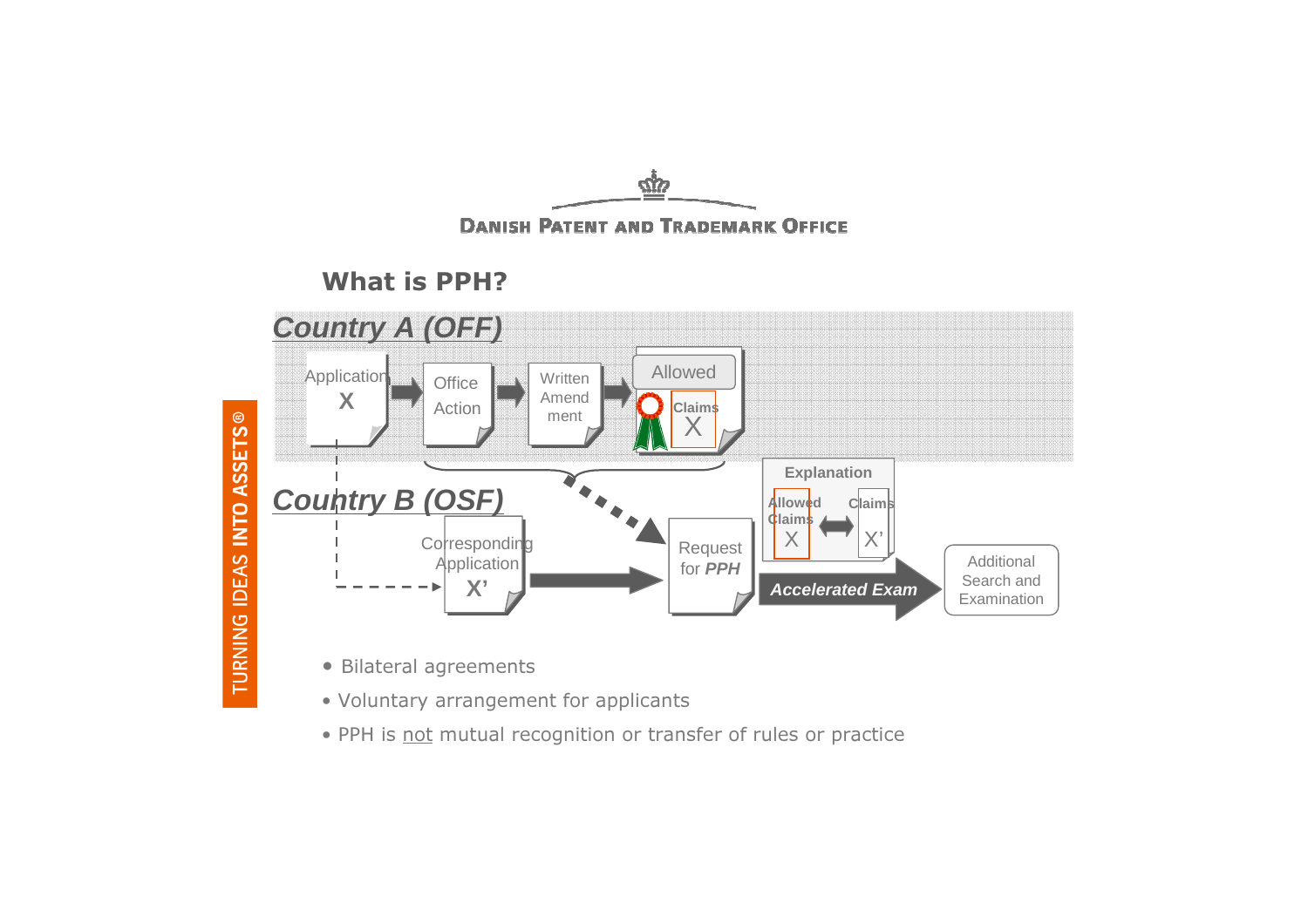### 57 **DANISH PATENT AND TRADEMARK OFFICE**

### Benefits from PPH

PPH promotes that

- Patent offices undertake **less "duplication of work"**
- The **quality** of the patent offices' search and examination increase, because patent office number two is in possession of the search and eksamination reports from the first patent office when performing its own search and examination
- Patent applications are processed **faster, at lower costs and with higher predictability of the outcome**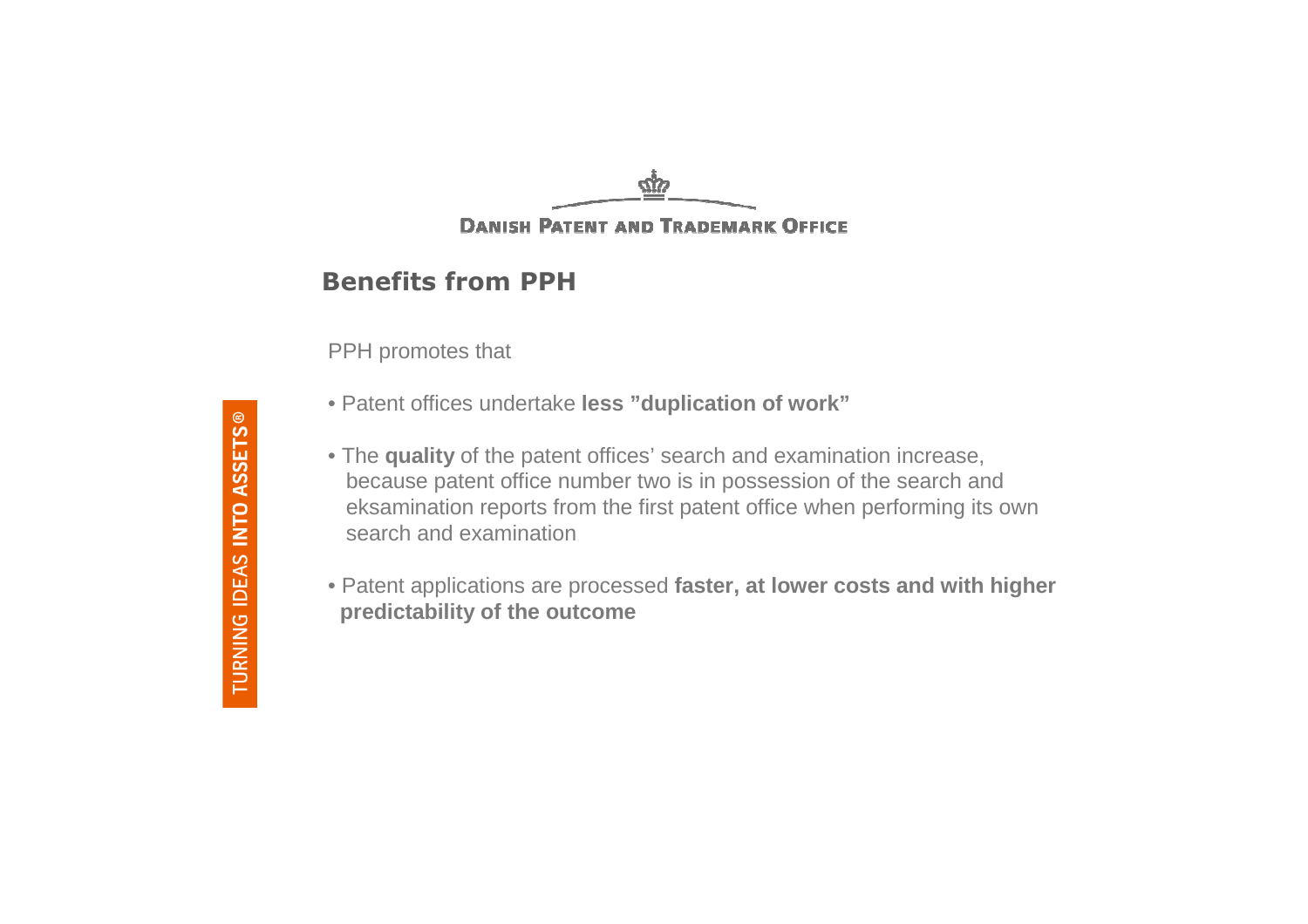$\omega$ 

**DANISH PATENT AND TRADEMARK OFFICE** 

# DKPTO's PPH agreements



JPO: 1 July 2008



USPTO: 3 November 2008



KIPO: 1 March 2009



CIPO: 1. October 2009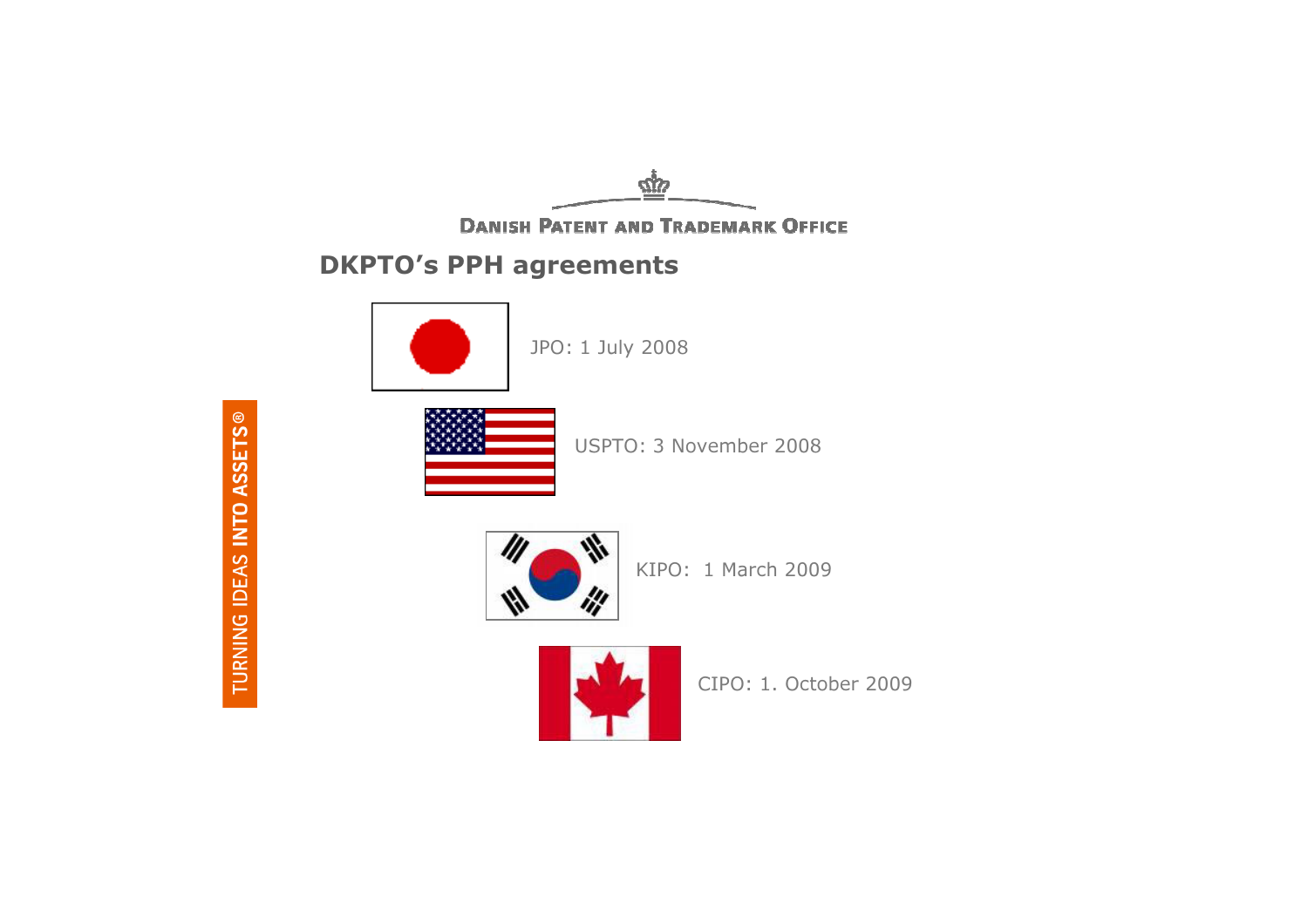

**DANISH PATENT AND TRADEMARK OFFICE** 

### Coverage of the PPH programmes

Currently 15 Patent Offices participate:



TURNING IDEAS INTO ASSETS®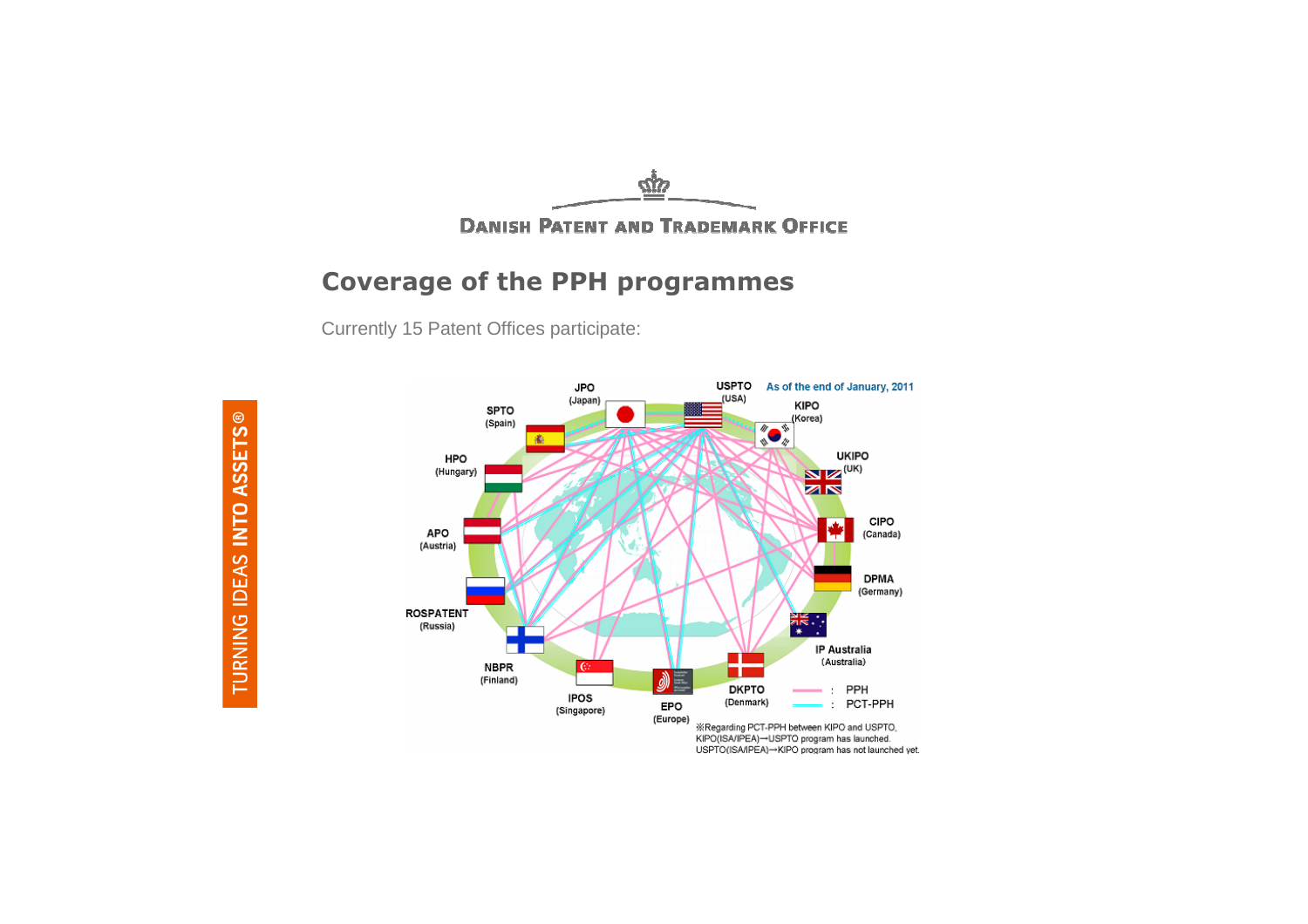#### σ'n **DANISH PATENT AND TRADEMARK OFFICE**

## 4 main requirements for using PPH

- 1. The OSF application is a national application which is clearly linked to an OFF national application;
	- There must be a priority claim between the applications, or
	- The applications must be PCT national phase applications
- 2. The OFF has found the patent claims (at least one claim) patentable
- 3. All patent claims at the OSF "corresponds" to the patent claims at the OFF application
- 4. OSF has not yet begun "examination" (not a requirement in all PPH agreements)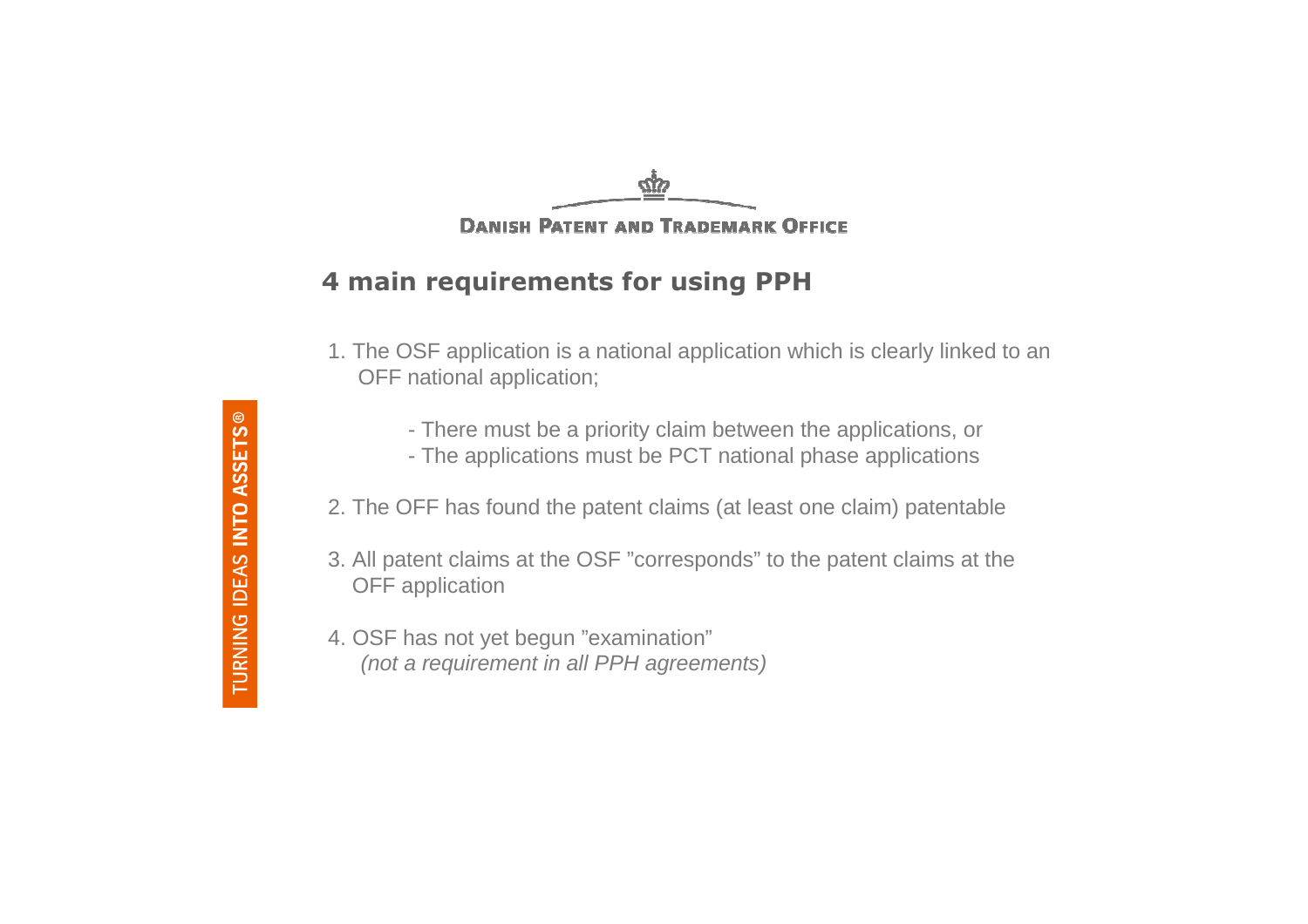

# Example 1



TURNING IDEAS INTO ASSETS®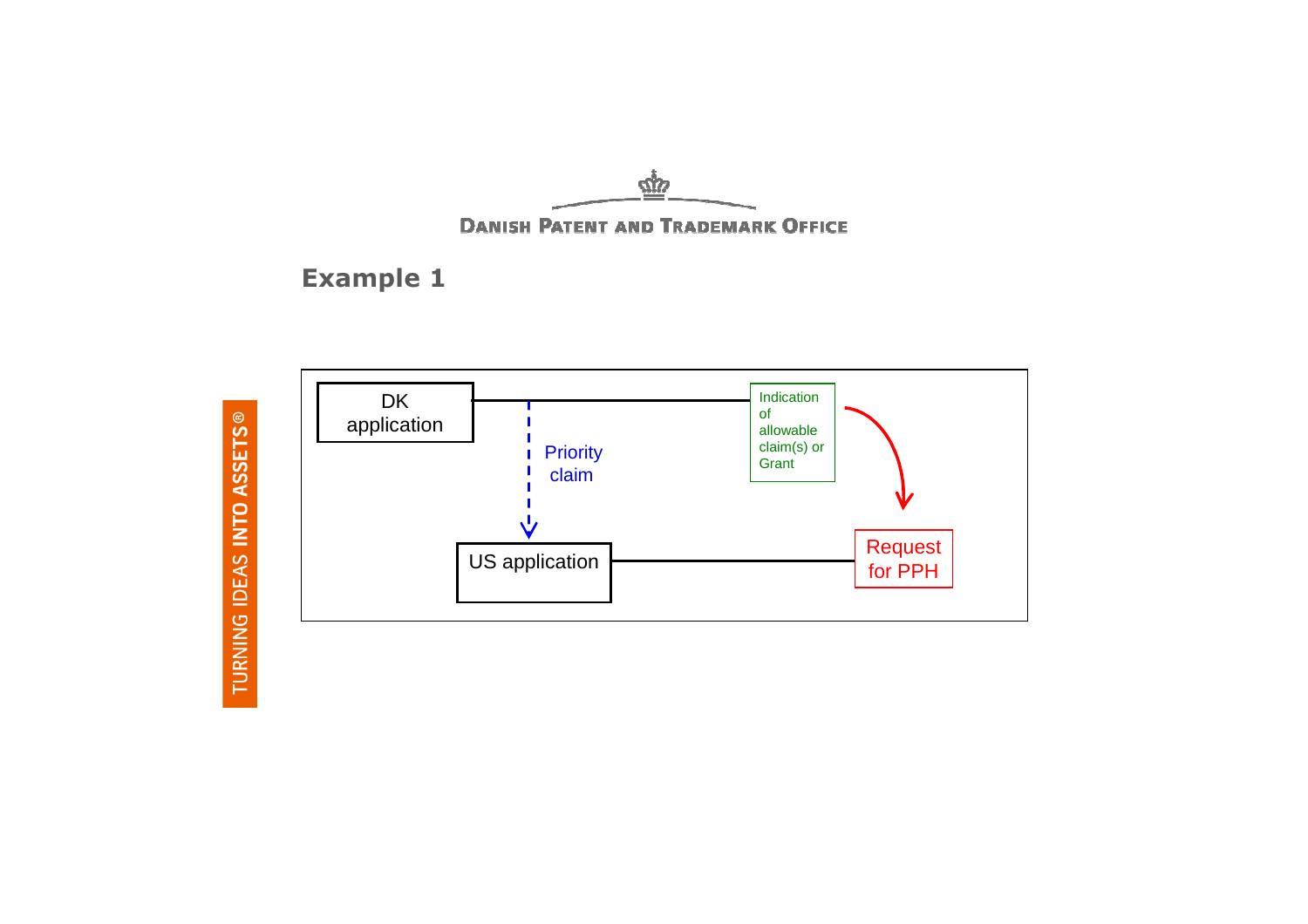



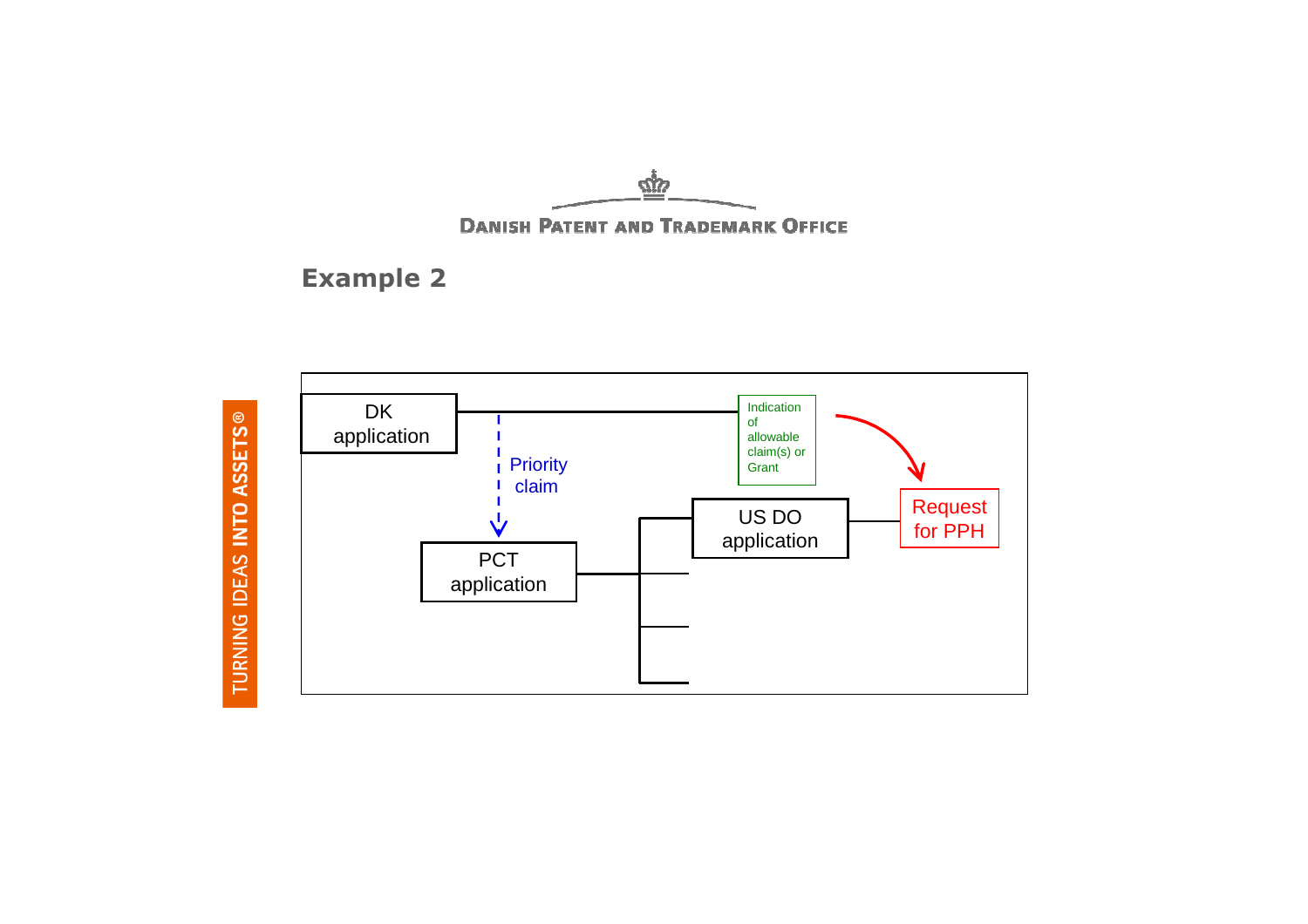

## Example 3

PCT products

(for the moment on a test basis in selected PPH agreements)

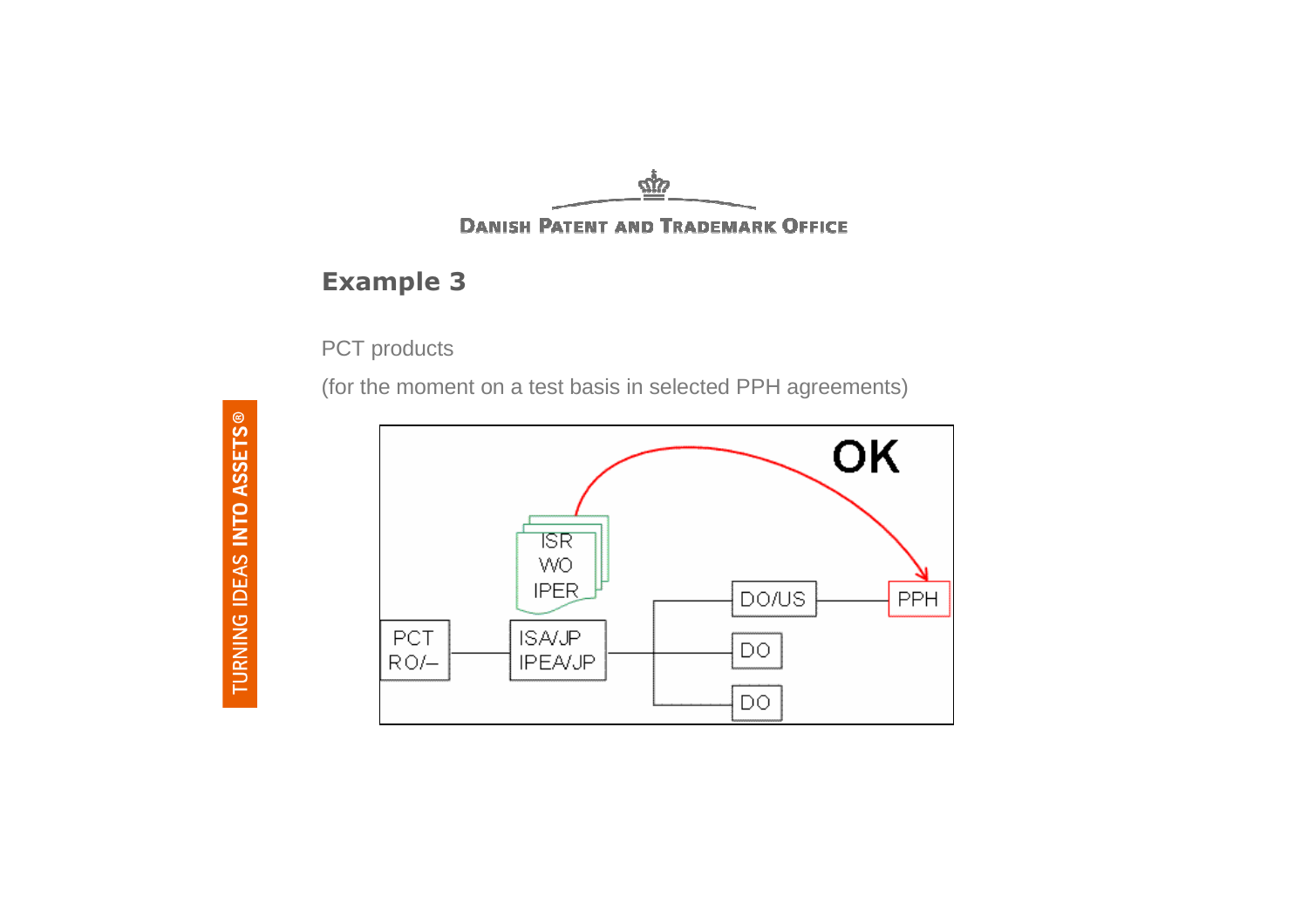<u>сіу</u> **DANISH PATENT AND TRADEMARK OFFICE** 

## PPH Request Package – Typical Content

| $\bullet$ |  |  |  |  | A PPH request form |  |
|-----------|--|--|--|--|--------------------|--|
|           |  |  |  |  |                    |  |

 $\bullet$ A copy of the "office actions" from OFF regarding the OFF-application

|  |  |  |  |  |  | - In either english or the official language of the OSF |  |  |
|--|--|--|--|--|--|---------------------------------------------------------|--|--|
|--|--|--|--|--|--|---------------------------------------------------------|--|--|

 $\bullet$ A copy of the accepted patent claims in english or OSF language

•A "Claim correspondance table"

•A copy of the documents cited by the OFF